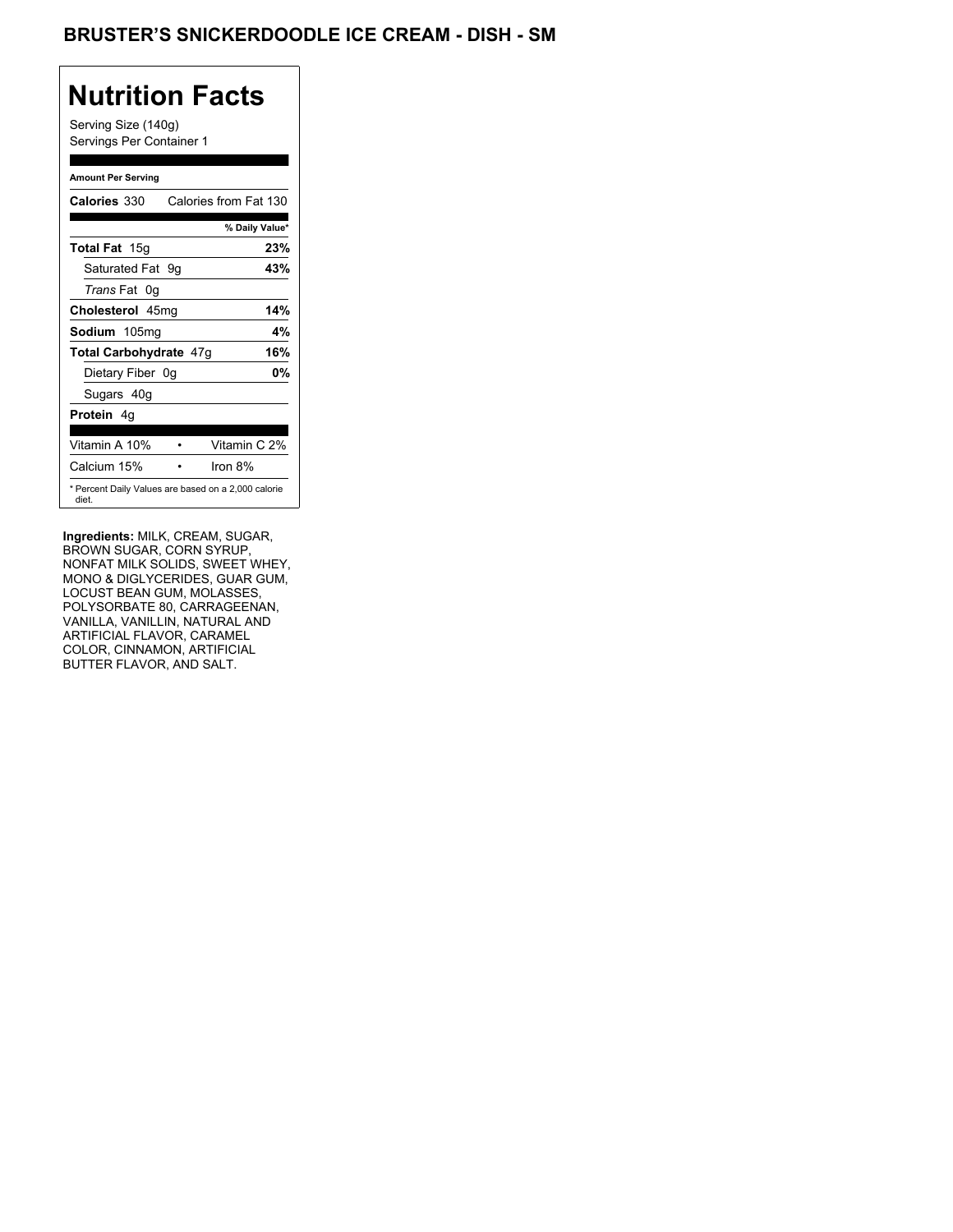## BRUSTER'S SNICKERDOODLE ICE CREAM - DISH - REG

# Nutrition Facts

Serving Size (210g) Servings Per Container 1

### Amount Per Serving

| Calories 500           | Calories from Fat 200                               |
|------------------------|-----------------------------------------------------|
|                        | % Daily Value*                                      |
| Total Fat 22g          | 34%                                                 |
| Saturated Fat 13g      | 64%                                                 |
| Trans Fat 0g           |                                                     |
| Cholesterol 65mg       | 21%                                                 |
| Sodium 160mg           | 7%                                                  |
| Total Carbohydrate 70g | 23%                                                 |
| Dietary Fiber 0g       | 0%                                                  |
| Sugars 60g             |                                                     |
| Protein 6q             |                                                     |
|                        |                                                     |
| Vitamin A 15%          | Vitamin C 4%                                        |
| Calcium 20%            | Iron $10%$                                          |
| diet.                  | * Percent Daily Values are based on a 2,000 calorie |

Ingredients: MILK, CREAM, SUGAR, BROWN SUGAR, CORN SYRUP, NONFAT MILK SOLIDS, SWEET WHEY, MONO & DIGLYCERIDES, GUAR GUM, LOCUST BEAN GUM, MOLASSES, POLYSORBATE 80, CARRAGEENAN, VANILLA, VANILLIN, NATURAL AND ARTIFICIAL FLAVOR, CARAMEL COLOR, CINNAMON, ARTIFICIAL BUTTER FLAVOR, AND SALT.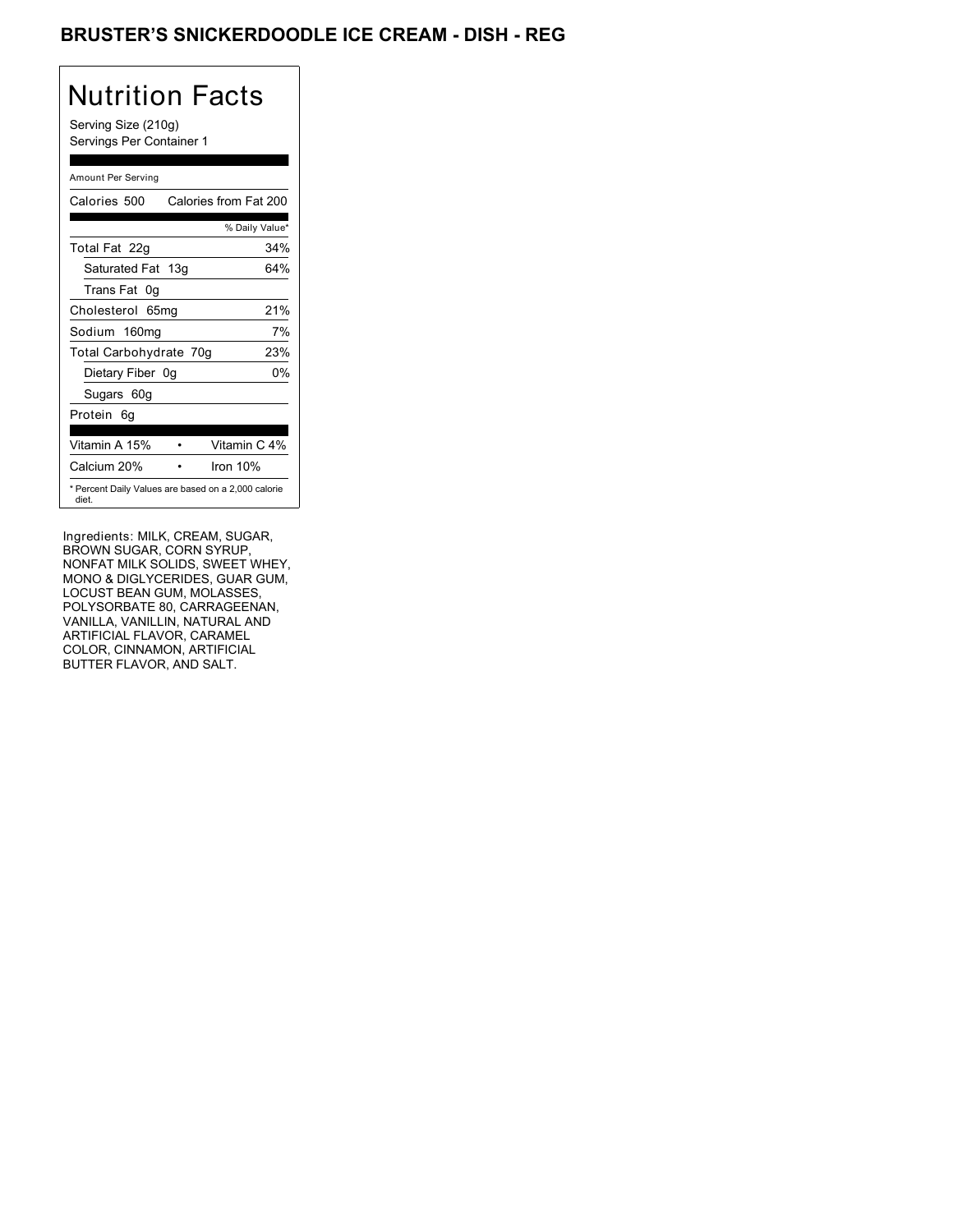## BRUSTER'S SNICKERDOODLE ICE CREAM - DISH - LG

## Nutrition Facts

Serving Size (280g) Servings Per Container 1

### Amount Per Serving

| Calories 670                                                 | Calories from Fat 260 |
|--------------------------------------------------------------|-----------------------|
|                                                              | % Daily Value*        |
| Total Fat 29g                                                | 45%                   |
| Saturated Fat 17g                                            | 85%                   |
| Trans Fat 0q                                                 |                       |
| Cholesterol 85mg                                             | 28%                   |
| Sodium 210mg                                                 | 9%                    |
| Total Carbohydrate 93g                                       | 31%                   |
| Dietary Fiber 0g                                             | 0%                    |
| Sugars 80g                                                   |                       |
| Protein 7q                                                   |                       |
| Vitamin A 20%                                                | Vitamin C 4%          |
| Calcium 25%                                                  | Iron $15%$            |
| * Percent Daily Values are based on a 2,000 calorie<br>diet. |                       |

Ingredients: MILK, CREAM, SUGAR, BROWN SUGAR, CORN SYRUP, NONFAT MILK SOLIDS, SWEET WHEY, MONO & DIGLYCERIDES, GUAR GUM, LOCUST BEAN GUM, MOLASSES, POLYSORBATE 80, CARRAGEENAN, VANILLA, VANILLIN, NATURAL AND ARTIFICIAL FLAVOR, CARAMEL COLOR, CINNAMON, ARTIFICIAL BUTTER FLAVOR, AND SALT.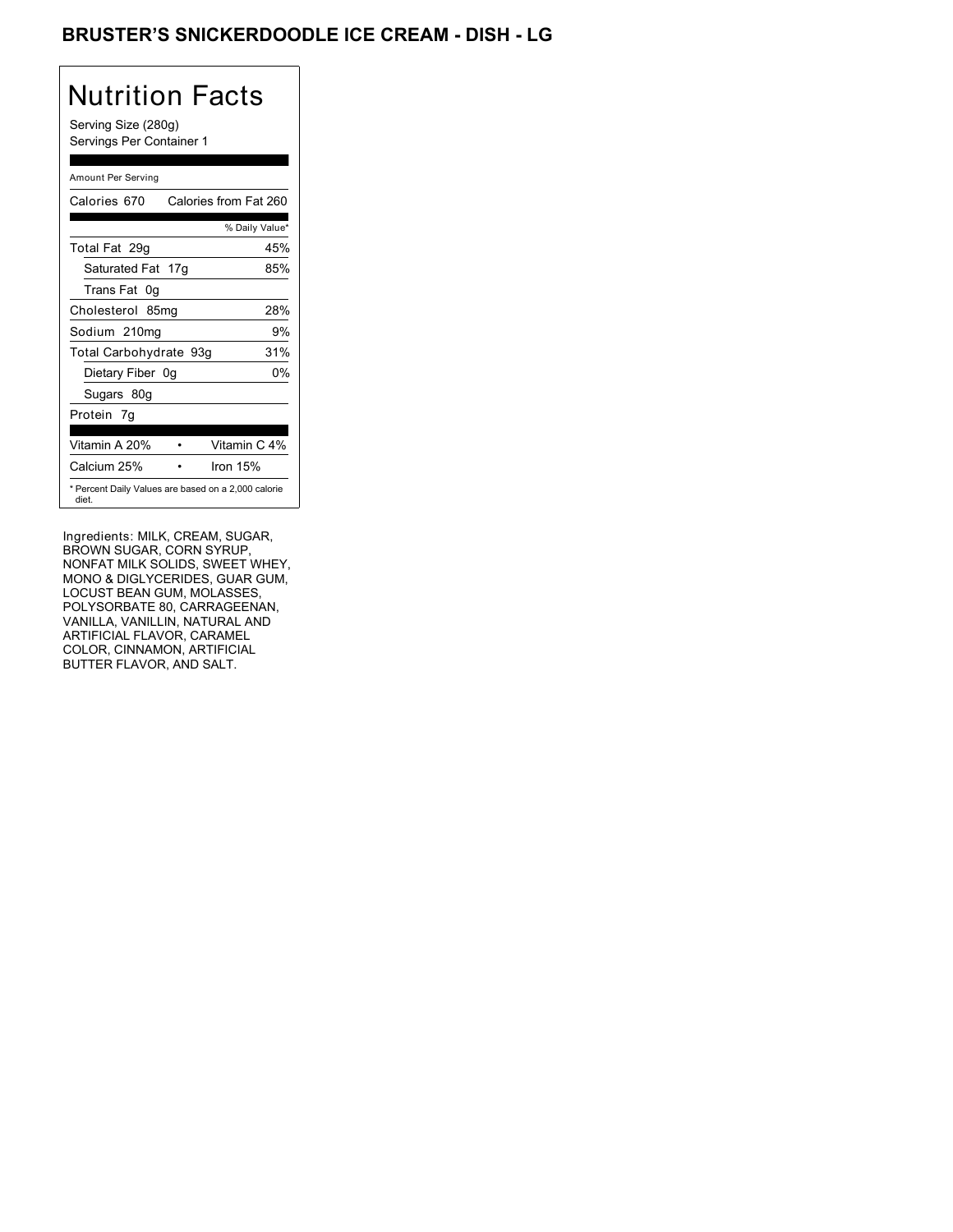### BRUSTER'S SNICKERDOODLE ICE CREAM - SUGAR CONE - SM

## Nutrition Facts

Serving Size (153g) Servings Per Container 1

### Amount Per Serving

| Calories 390                                                 | Calories from Fat 130 |     |
|--------------------------------------------------------------|-----------------------|-----|
|                                                              | % Daily Value*        |     |
| Total Fat 15g                                                |                       | 23% |
| Saturated Fat 9q                                             |                       | 43% |
| Trans Fat 0q                                                 |                       |     |
| Cholesterol 45mg                                             |                       | 14% |
| Sodium 125mg                                                 |                       | 5%  |
| Total Carbohydrate 59g                                       |                       | 20% |
| Dietary Fiber 0g                                             |                       | 0%  |
| Sugars 43g                                                   |                       |     |
| Protein 4q                                                   |                       |     |
| Vitamin A 10%                                                | Vitamin C 2%          |     |
| Calcium 15%                                                  | Iron $10%$            |     |
| * Percent Daily Values are based on a 2,000 calorie<br>diet. |                       |     |

Ingredients: MILK, CREAM, SUGAR, BROWN SUGAR, CORN SYRUP, NONFAT MILK SOLIDS, SWEET WHEY, MONO & DIGLYCERIDES, GUAR GUM, LOCUST BEAN GUM, MOLASSES, POLYSORBATE 80, CARRAGEENAN, VANILLA, VANILLIN, NATURAL AND ARTIFICIAL FLAVOR, CARAMEL COLOR, CINNAMON, ARTIFICIAL BUTTER FLAVOR, AND SALT. SUGAR CONE: ENRICHED WHEAT FLOUR (ENRICHED WITH NIACIN, REDUCED IRON, THIAMIN MONONITRATE, RIBOFLAVIN, FOLIC ACID), TAPIOCA FLOUR, SUGAR, VEGETABLE SHORTENING (SOYBEAN AND/OR CANOLA OIL, MODIFIED PALM OIL, SOY LECITHIN, AND/OR PARTIALLY HYDROGENATED SOYBEAN OIL), OAT FIBER AND/OR VEGETABLE FIBER, SALT, CARAMEL COLOR, ARTIFICIAL FLAVOR, SOY LECITHIN.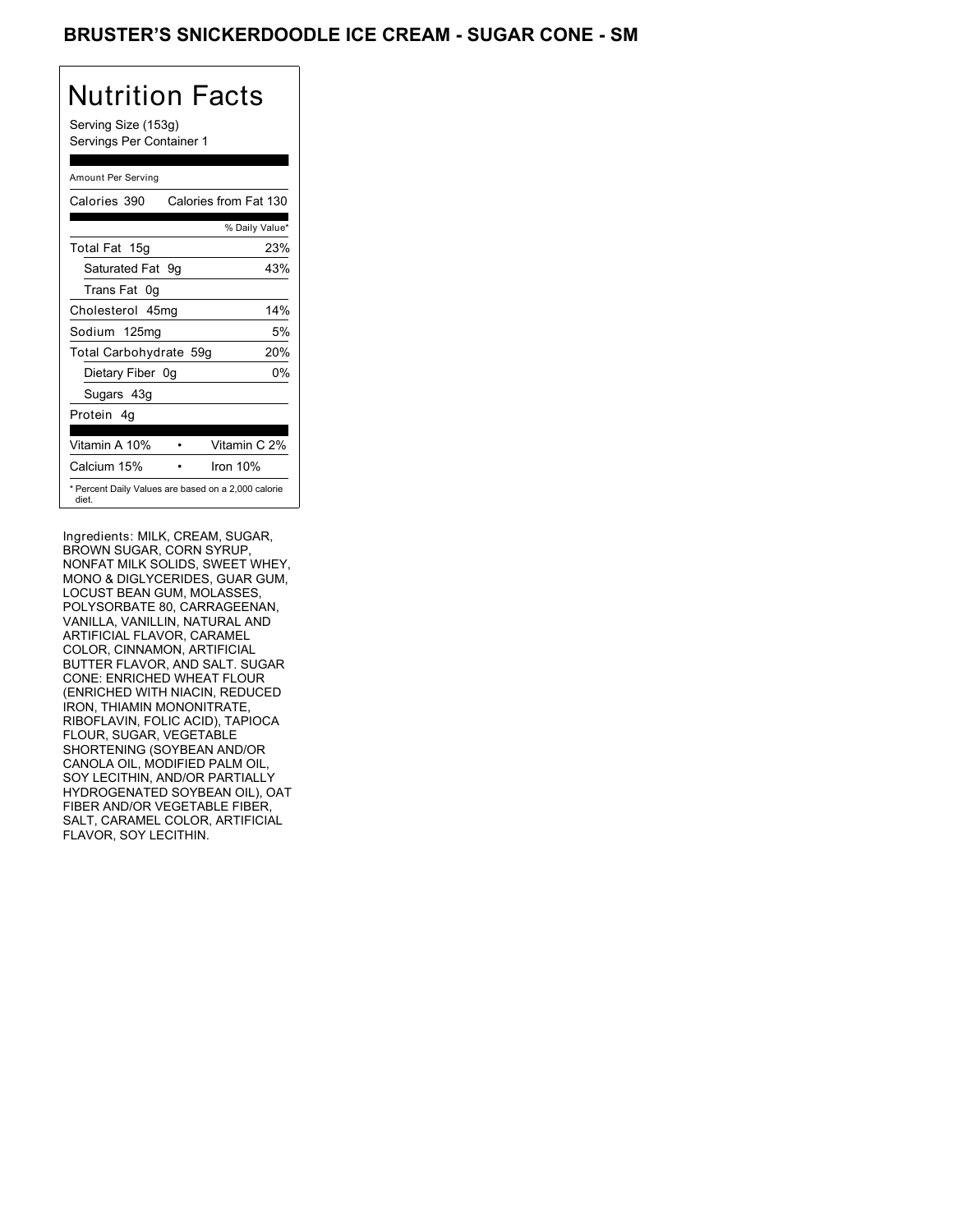### BRUSTER'S SNICKERDOODLE ICE CREAM - SUGAR CONE - REG

## Nutrition Facts

Serving Size (223g) Servings Per Container 1

#### Amount Per Serving

| Calories 550                                                 | Calories from Fat 200 |
|--------------------------------------------------------------|-----------------------|
|                                                              | % Daily Value*        |
| Total Fat 22g                                                | 34%                   |
| Saturated Fat 13g                                            | 64%                   |
| Trans Fat 0q                                                 |                       |
| Cholesterol 65mg                                             | 21%                   |
| Sodium 180mg                                                 | 7%                    |
| Total Carbohydrate 82g                                       | 27%                   |
| Dietary Fiber 0g                                             | 0%                    |
| Sugars 63g                                                   |                       |
| Protein 6q                                                   |                       |
| Vitamin A 15%                                                | Vitamin C 4%          |
| Calcium 20%                                                  | Iron $15%$            |
| * Percent Daily Values are based on a 2,000 calorie<br>diet. |                       |

Ingredients: MILK, CREAM, SUGAR, BROWN SUGAR, CORN SYRUP, NONFAT MILK SOLIDS, SWEET WHEY, MONO & DIGLYCERIDES, GUAR GUM, LOCUST BEAN GUM, MOLASSES, POLYSORBATE 80, CARRAGEENAN, VANILLA, VANILLIN, NATURAL AND ARTIFICIAL FLAVOR, CARAMEL COLOR, CINNAMON, ARTIFICIAL BUTTER FLAVOR, AND SALT. SUGAR CONE: ENRICHED WHEAT FLOUR (ENRICHED WITH NIACIN, REDUCED IRON, THIAMIN MONONITRATE, RIBOFLAVIN, FOLIC ACID), TAPIOCA FLOUR, SUGAR, VEGETABLE SHORTENING (SOYBEAN AND/OR CANOLA OIL, MODIFIED PALM OIL, SOY LECITHIN, AND/OR PARTIALLY HYDROGENATED SOYBEAN OIL), OAT FIBER AND/OR VEGETABLE FIBER, SALT, CARAMEL COLOR, ARTIFICIAL FLAVOR, SOY LECITHIN.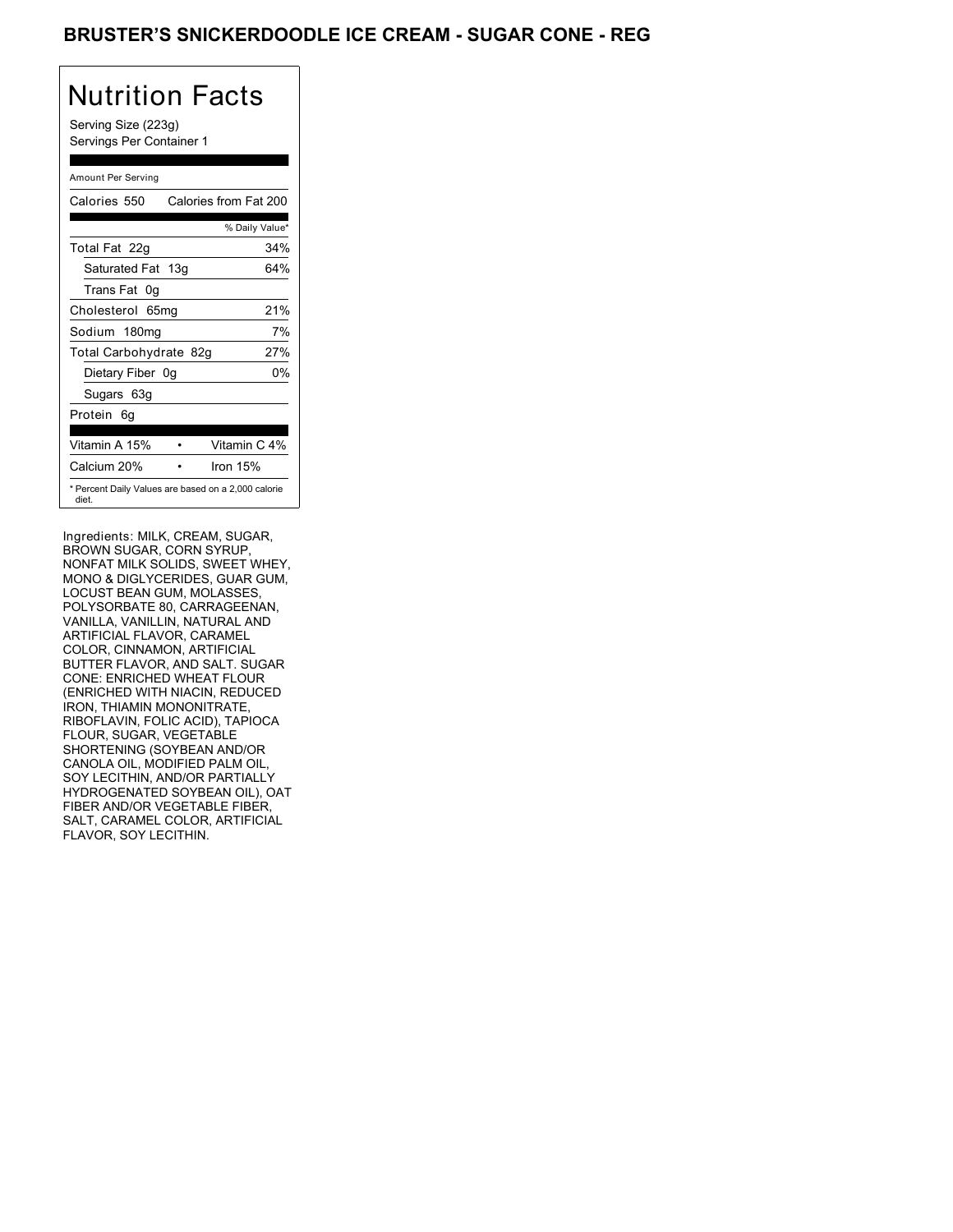### BRUSTER'S SNICKERDOODLE ICE CREAM - SUGAR CONE - LG

## Nutrition Facts

Serving Size (293g) Servings Per Container 1

#### Amount Per Serving

| Calories 720            | Calories from Fat 270                               |
|-------------------------|-----------------------------------------------------|
|                         | % Daily Value*                                      |
| Total Fat 30g           | 45%                                                 |
| Saturated Fat 17g       | 85%                                                 |
| Trans Fat 0q            |                                                     |
| Cholesterol 85mg        | 28%                                                 |
| Sodium 230mg            | 10%                                                 |
| Total Carbohydrate 105g | 35%                                                 |
| Dietary Fiber 0g        | 0%                                                  |
| Sugars 83g              |                                                     |
| Protein 8q              |                                                     |
| Vitamin A 20%           | Vitamin C 4%                                        |
| Calcium 30%             | Iron $20%$                                          |
| diet.                   | * Percent Daily Values are based on a 2,000 calorie |

Ingredients: MILK, CREAM, SUGAR, BROWN SUGAR, CORN SYRUP, NONFAT MILK SOLIDS, SWEET WHEY, MONO & DIGLYCERIDES, GUAR GUM, LOCUST BEAN GUM, MOLASSES, POLYSORBATE 80, CARRAGEENAN, VANILLA, VANILLIN, NATURAL AND ARTIFICIAL FLAVOR, CARAMEL COLOR, CINNAMON, ARTIFICIAL BUTTER FLAVOR, AND SALT. SUGAR CONE: ENRICHED WHEAT FLOUR (ENRICHED WITH NIACIN, REDUCED IRON, THIAMIN MONONITRATE, RIBOFLAVIN, FOLIC ACID), TAPIOCA FLOUR, SUGAR, VEGETABLE SHORTENING (SOYBEAN AND/OR CANOLA OIL, MODIFIED PALM OIL, SOY LECITHIN, AND/OR PARTIALLY HYDROGENATED SOYBEAN OIL), OAT FIBER AND/OR VEGETABLE FIBER, SALT, CARAMEL COLOR, ARTIFICIAL FLAVOR, SOY LECITHIN.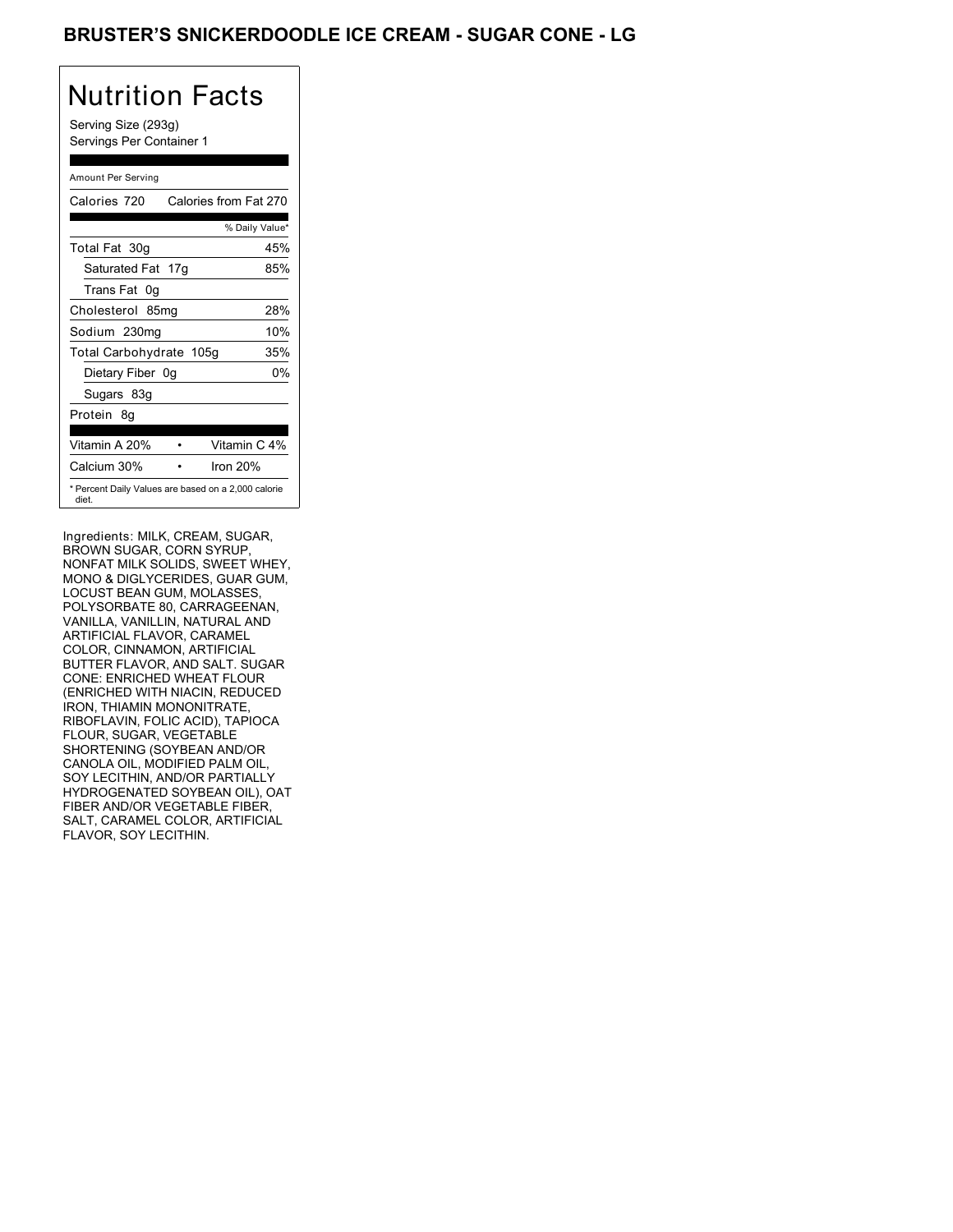### BRUSTER'S SNICKERDOODLE ICE CREAM - CAKE CONE - SM

## Nutrition Facts

Serving Size (146g) Servings Per Container 1

### Amount Per Serving

| Calories 360           | Calories from Fat 130                               |
|------------------------|-----------------------------------------------------|
|                        | % Daily Value*                                      |
| Total Fat 15g          | 23%                                                 |
| Saturated Fat 9g       | 43%                                                 |
| Trans Fat 0q           |                                                     |
| Cholesterol 45mg       | 14%                                                 |
| Sodium 115mg           | 5%                                                  |
| Total Carbohydrate 52g | 17%                                                 |
| Dietary Fiber 0g       | 0%                                                  |
| Sugars 40g             |                                                     |
| Protein 4q             |                                                     |
| Vitamin A 10%          | Vitamin C 2%                                        |
| Calcium 15%            | Iron $10%$                                          |
| diet.                  | * Percent Daily Values are based on a 2,000 calorie |

Ingredients: MILK, CREAM, SUGAR, BROWN SUGAR, CORN SYRUP, NONFAT MILK SOLIDS, SWEET WHEY, MONO & DIGLYCERIDES, GUAR GUM, LOCUST BEAN GUM, MOLASSES, POLYSORBATE 80, CARRAGEENAN, VANILLA, VANILLIN, NATURAL AND ARTIFICIAL FLAVOR, CARAMEL COLOR, CINNAMON, ARTIFICIAL BUTTER FLAVOR, AND SALT. CAKE CONE: ENRICHED WHEAT FLOUR (ENRICHED WITH NIACIN, REDUCED IRON, THIAMIN MONONITRATE, RIBOFLAVIN, FOLIC ACID), TAPIOCA FLOUR, SUGAR, VEGETABLE OIL SHORTENING (SOYBEAN AND/OR CANOLA OIL, MODIFIED PALM OIL, SOY LECITHIN, AND/OR PARTIALLY HYDROGENATED SOYBEAN OIL), LEAVENING (SODIUM BICARBONATE, AMMONIUM BICARBONATE), SALT, NATURAL FLAVOR, ANNATTO (VEGETABLE COLOR).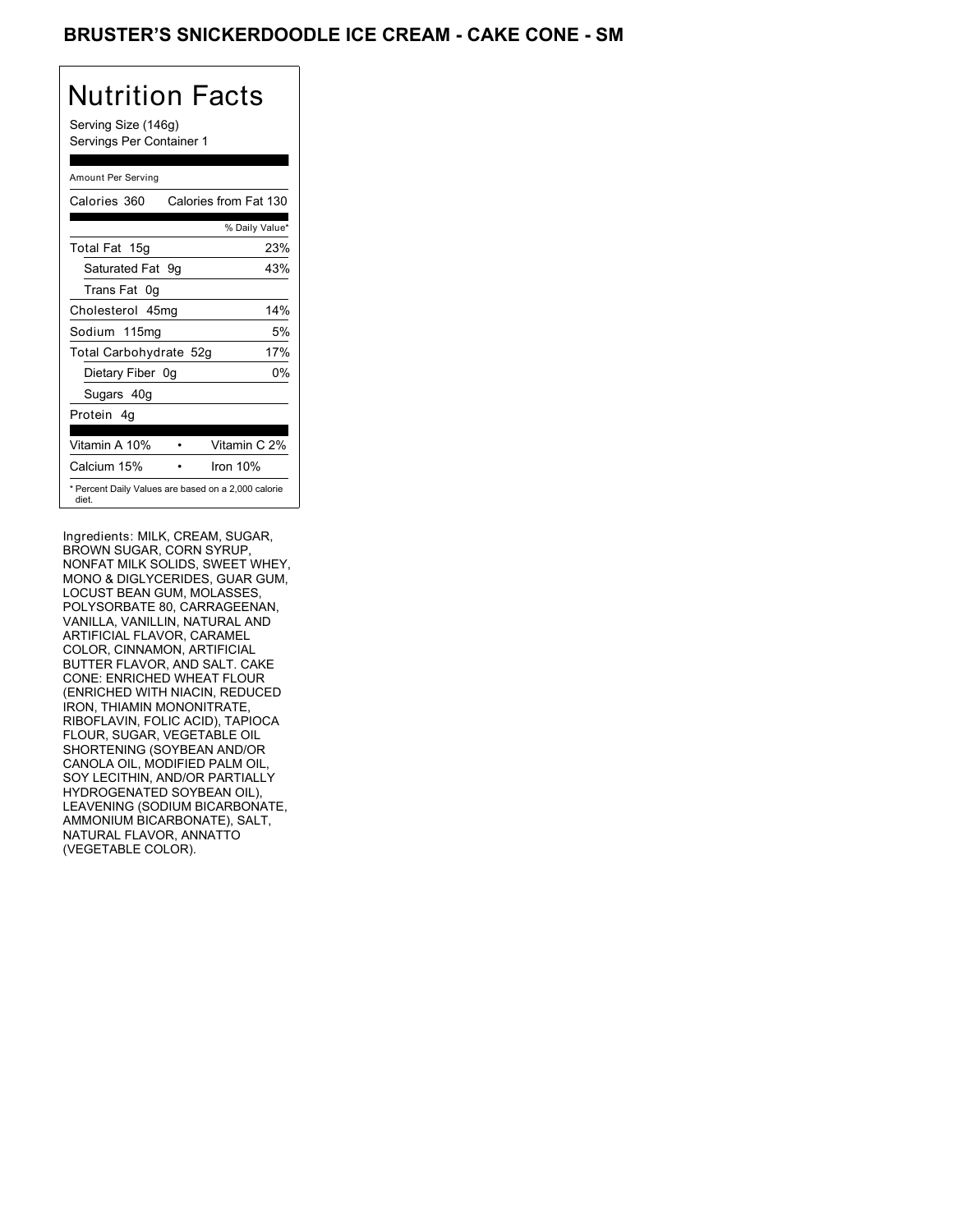### BRUSTER'S SNICKERDOODLE ICE CREAM - CAKE CONE - REG

## Nutrition Facts

Serving Size (216g) Servings Per Container 1

#### Amount Per Serving

| Calories 520                  |  | Calories from Fat 200                               |
|-------------------------------|--|-----------------------------------------------------|
|                               |  | % Daily Value*                                      |
| Total Fat 22g                 |  | 34%                                                 |
| Saturated Fat 13g             |  | 64%                                                 |
| Trans Fat 0q                  |  |                                                     |
| Cholesterol 65mg              |  | 21%                                                 |
| Sodium 170mg                  |  | 7%                                                  |
| Total Carbohydrate 75g<br>25% |  |                                                     |
| Dietary Fiber 0g              |  | 0%                                                  |
| Sugars 60g                    |  |                                                     |
| Protein 6q                    |  |                                                     |
|                               |  |                                                     |
| Vitamin A 15%                 |  | Vitamin C 4%                                        |
| Calcium 20%                   |  | Iron $15%$                                          |
| diet.                         |  | * Percent Daily Values are based on a 2,000 calorie |

Ingredients: MILK, CREAM, SUGAR, BROWN SUGAR, CORN SYRUP, NONFAT MILK SOLIDS, SWEET WHEY, MONO & DIGLYCERIDES, GUAR GUM, LOCUST BEAN GUM, MOLASSES, POLYSORBATE 80, CARRAGEENAN, VANILLA, VANILLIN, NATURAL AND ARTIFICIAL FLAVOR, CARAMEL COLOR, CINNAMON, ARTIFICIAL BUTTER FLAVOR, AND SALT. CAKE CONE: ENRICHED WHEAT FLOUR (ENRICHED WITH NIACIN, REDUCED IRON, THIAMIN MONONITRATE, RIBOFLAVIN, FOLIC ACID), TAPIOCA FLOUR, SUGAR, VEGETABLE OIL SHORTENING (SOYBEAN AND/OR CANOLA OIL, MODIFIED PALM OIL, SOY LECITHIN, AND/OR PARTIALLY HYDROGENATED SOYBEAN OIL), LEAVENING (SODIUM BICARBONATE, AMMONIUM BICARBONATE), SALT, NATURAL FLAVOR, ANNATTO (VEGETABLE COLOR).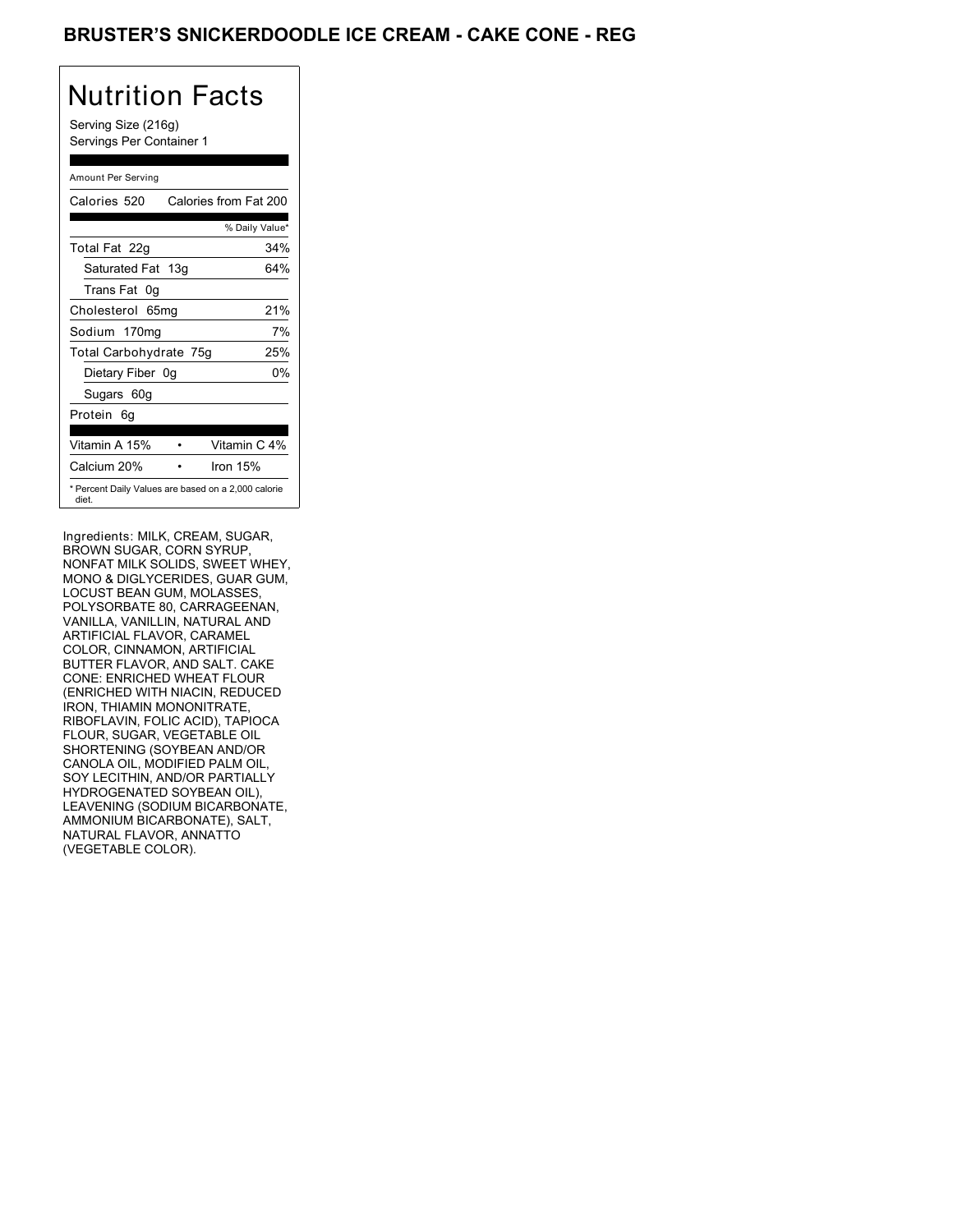### BRUSTER'S SNICKERDOODLE ICE CREAM - CAKE CONE - LG

## Nutrition Facts

Serving Size (286g) Servings Per Container 1

#### Amount Per Serving

| Calories 690           | Calories from Fat 260                               |
|------------------------|-----------------------------------------------------|
|                        | % Daily Value*                                      |
| Total Fat 29q          | 45%                                                 |
| Saturated Fat 17g      | 85%                                                 |
| Trans Fat 0q           |                                                     |
| Cholesterol 85mg       | 28%                                                 |
| Sodium 220mg           | 9%                                                  |
| Total Carbohydrate 98g | 33%                                                 |
| Dietary Fiber 0g       | 0%                                                  |
| Sugars 80g             |                                                     |
| Protein 8q             |                                                     |
| Vitamin A 20%          | Vitamin C 4%                                        |
| Calcium 25%            | Iron $20%$                                          |
| diet.                  | * Percent Daily Values are based on a 2,000 calorie |

Ingredients: MILK, CREAM, SUGAR, BROWN SUGAR, CORN SYRUP, NONFAT MILK SOLIDS, SWEET WHEY, MONO & DIGLYCERIDES, GUAR GUM, LOCUST BEAN GUM, MOLASSES, POLYSORBATE 80, CARRAGEENAN, VANILLA, VANILLIN, NATURAL AND ARTIFICIAL FLAVOR, CARAMEL COLOR, CINNAMON, ARTIFICIAL BUTTER FLAVOR, AND SALT. CAKE CONE: ENRICHED WHEAT FLOUR (ENRICHED WITH NIACIN, REDUCED IRON, THIAMIN MONONITRATE, RIBOFLAVIN, FOLIC ACID), TAPIOCA FLOUR, SUGAR, VEGETABLE OIL SHORTENING (SOYBEAN AND/OR CANOLA OIL, MODIFIED PALM OIL, SOY LECITHIN, AND/OR PARTIALLY HYDROGENATED SOYBEAN OIL), LEAVENING (SODIUM BICARBONATE, AMMONIUM BICARBONATE), SALT, NATURAL FLAVOR, ANNATTO (VEGETABLE COLOR).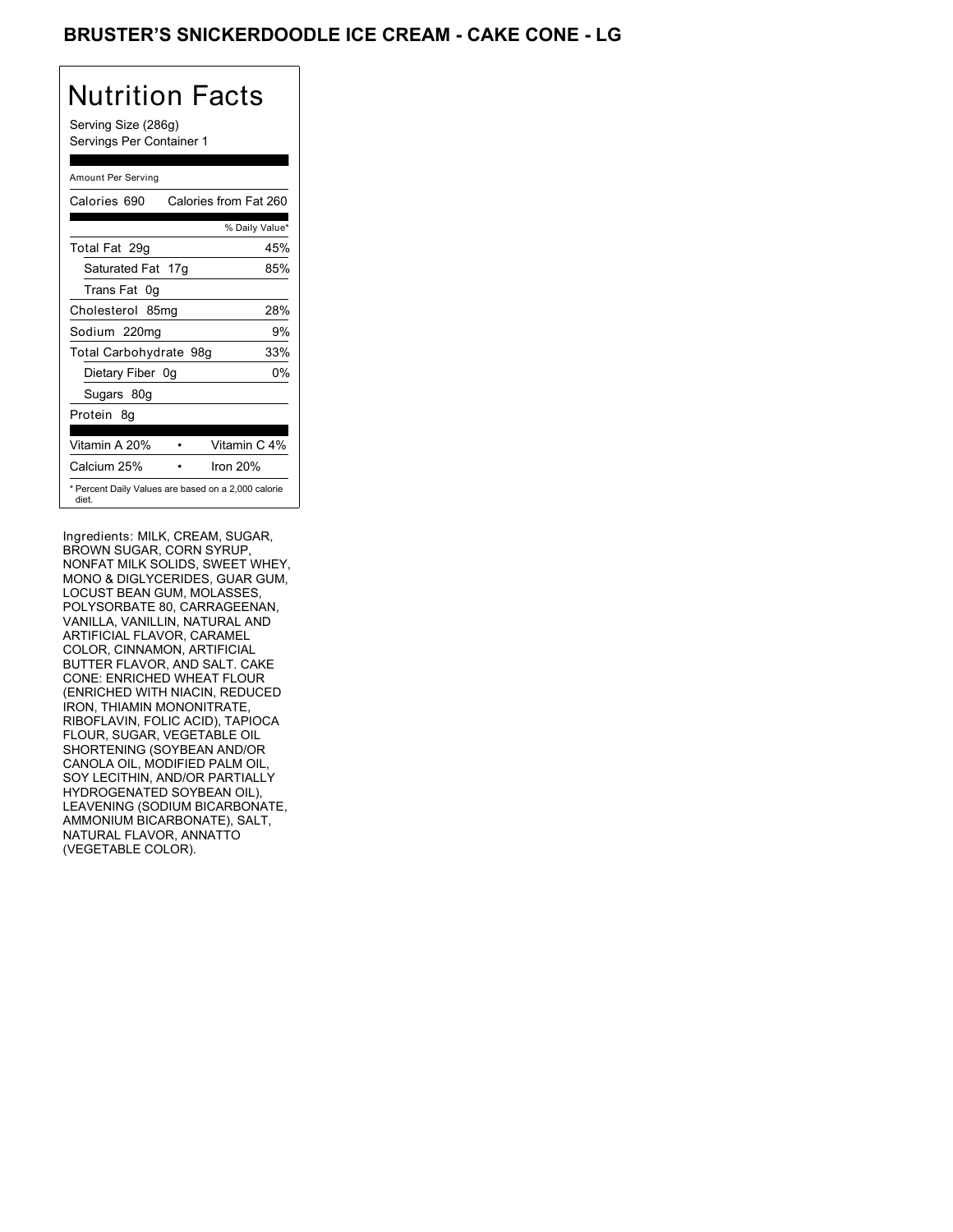### BRUSTER'S SNICKERDOODLE ICE CREAM - WAFFLE CONE - SM

## Nutrition Facts

Serving Size (170g) Servings Per Container 1

### Amount Per Serving

| Calories 460           | Calories from Fat 160                               |
|------------------------|-----------------------------------------------------|
|                        | % Daily Value*                                      |
| Total Fat 18g          | 27%                                                 |
| Saturated Fat 9q       | 47%                                                 |
| Trans Fat 0q           |                                                     |
| Cholesterol 50mg       | 17%                                                 |
| Sodium 105mg           | $4\%$                                               |
| Total Carbohydrate 69g | 23%                                                 |
| Dietary Fiber 0g       | 0%                                                  |
| Sugars 50g             |                                                     |
| Protein 5q             |                                                     |
|                        |                                                     |
| Vitamin A 10%          | Vitamin C 2%                                        |
| Calcium 15%            | Iron $10%$                                          |
| diet.                  | * Percent Daily Values are based on a 2,000 calorie |

Ingredients: MILK, CREAM, SUGAR, BROWN SUGAR, CORN SYRUP, NONFAT MILK SOLIDS, SWEET WHEY, MONO & DIGLYCERIDES, GUAR GUM, LOCUST BEAN GUM, MOLASSES, POLYSORBATE 80, CARRAGEENAN, VANILLA, VANILLIN, NATURAL AND ARTIFICIAL FLAVOR, CARAMEL COLOR, CINNAMON, ARTIFICIAL BUTTER FLAVOR, AND SALT. WAFFLE CONE: ENRICHED BLEACHED WHEAT FLOUR (ENRICHED WITH NIACIN, REDUCED IRON, THIAMIN MONONITRATE, RIBOFLAVIN, FOLIC ACID), SUGAR, VEGETABLE SHORTENING (PARTIALLY HYDROGENATED SOYBEAN AND COTTONSEED OILS), WHOLE EGG, ARTIFICIAL FLAVOR (INCLUDING MALTODEXTRIN, MODIFIED CORNSTARCH, BUTTER, BUTTERMILK), DEXTROSE, SOY LECITHIN, ARTIFICIAL VANILLA FLAVOR.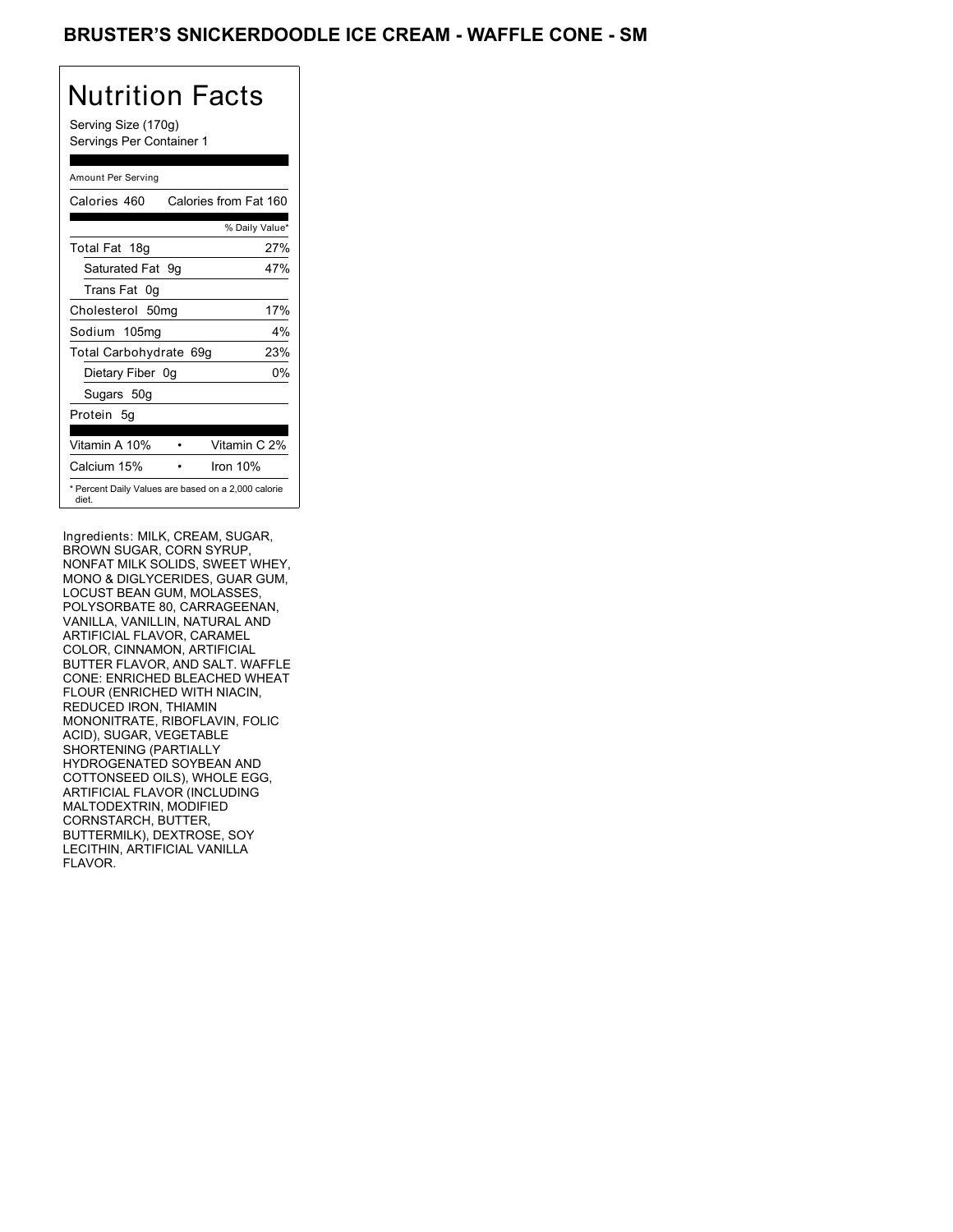### BRUSTER'S SNICKERDOODLE ICE CREAM - WAFFLE CONE - REG

## Nutrition Facts

Serving Size (240g) Servings Per Container 1

### Amount Per Serving

| Calories 630           | Calories from Fat 230                               |
|------------------------|-----------------------------------------------------|
|                        | % Daily Value*                                      |
| Total Fat 25g          | 39%                                                 |
| Saturated Fat 14g      | 68%                                                 |
| Trans Fat 0q           |                                                     |
| Cholesterol 70mg       | 24%                                                 |
| Sodium 160mg           | 7%                                                  |
| Total Carbohydrate 93g | 31%                                                 |
| Dietary Fiber 0g       | 0%                                                  |
| Sugars 70g             |                                                     |
| Protein 7q             |                                                     |
| Vitamin A 15%          | Vitamin C 4%                                        |
| Calcium 20%            | Iron $15%$                                          |
| diet.                  | * Percent Daily Values are based on a 2,000 calorie |

Ingredients: MILK, CREAM, SUGAR, BROWN SUGAR, CORN SYRUP, NONFAT MILK SOLIDS, SWEET WHEY, MONO & DIGLYCERIDES, GUAR GUM, LOCUST BEAN GUM, MOLASSES, POLYSORBATE 80, CARRAGEENAN, VANILLA, VANILLIN, NATURAL AND ARTIFICIAL FLAVOR, CARAMEL COLOR, CINNAMON, ARTIFICIAL BUTTER FLAVOR, AND SALT. WAFFLE CONE: ENRICHED BLEACHED WHEAT FLOUR (ENRICHED WITH NIACIN, REDUCED IRON, THIAMIN MONONITRATE, RIBOFLAVIN, FOLIC ACID), SUGAR, VEGETABLE SHORTENING (PARTIALLY HYDROGENATED SOYBEAN AND COTTONSEED OILS), WHOLE EGG, ARTIFICIAL FLAVOR (INCLUDING MALTODEXTRIN, MODIFIED CORNSTARCH, BUTTER, BUTTERMILK), DEXTROSE, SOY LECITHIN, ARTIFICIAL VANILLA FLAVOR.